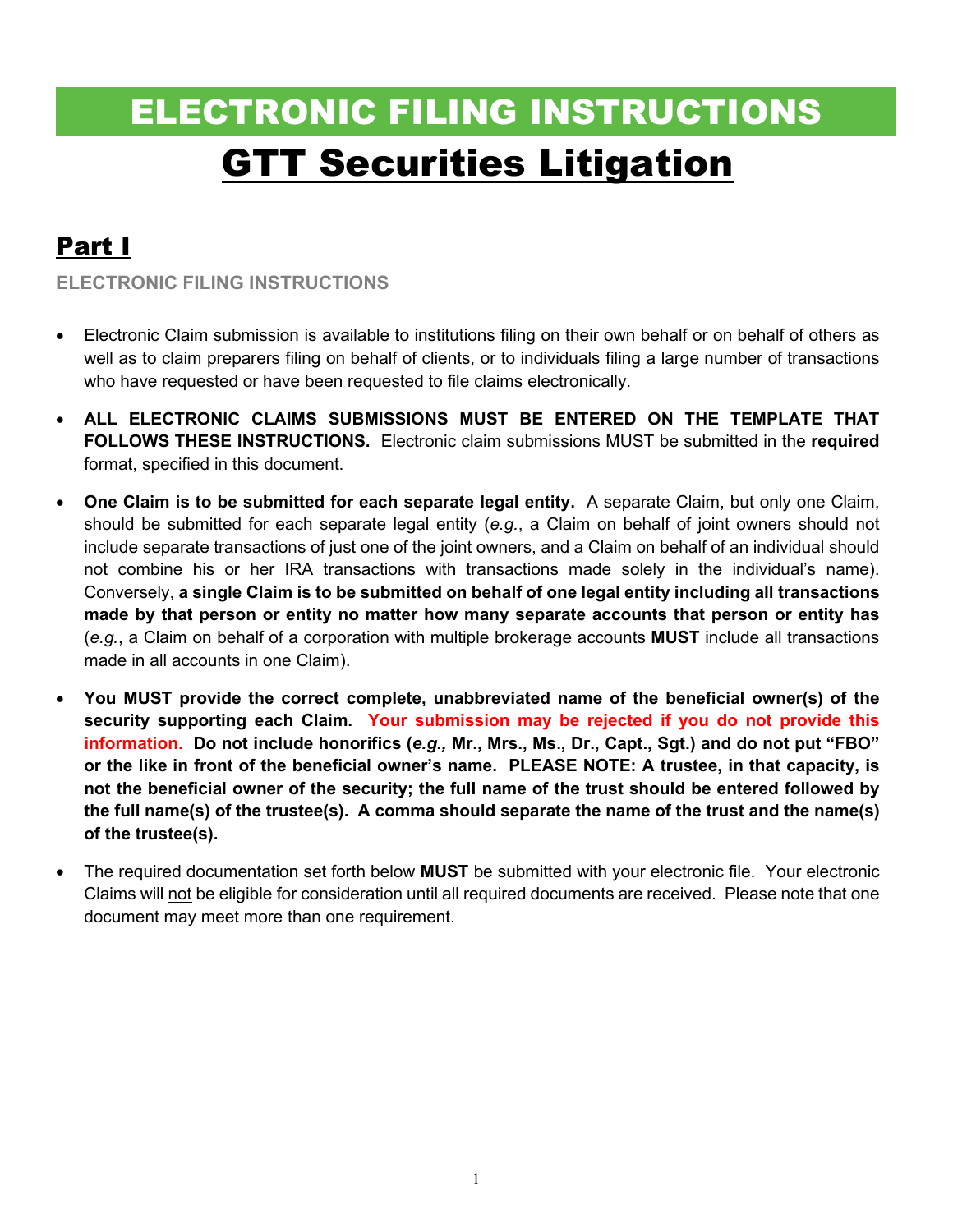#### **1. ONE SIGNED PROOF OF CLAIM AND RELEASE**

- You **MUST** complete the Claimant Information Page (Part I, page 2), and Release of Claims and Signature Page (Part IV pages 7-8), of a single Proof of Claim Form("Claim Form"), which will serve as an "umbrella" or "master" claim form for all Claims in your electronic file.
- The Claim Form **MUST** be signed by an authorized signatory who is listed on your signature verification document and state the capacity (job title) of the signatory.
- If you are filing on behalf of multiple beneficial owners, use the term "Various Beneficial Owners" for the beneficial owners' names. However, as noted above, the correct complete unabbreviated name of each beneficial owner (without honorifics) **MUST** be provided for each Claim in your electronic Claim submission.

#### **2. SIGNATURE VERIFICATION DOCUMENT**

- If you are an institution filing on your own behalf or on behalf of other beneficial owners or a claim preparer filing on behalf of beneficial owners, you **MUST** provide a document verifying that the individual who signs the Claim Form and any supplemental documents is authorized to sign on your behalf. Some common types of documents that fulfill this requirement include the following (this list is not exclusive and non-US entities may have different documents that fulfill this requirement. If you are a non-US entity, you **MUST** submit an equivalent document):
	- Copy of filer's By-Laws, including signature page(s)
	- Copy of filer's Corporate Resolution, including signature page(s)
	- Notarized Affidavit signed by an officer of the filing institution or company clearly granting a specific individual(s) authorization or confirming his/her authority to sign on behalf of his/her institution or company.

#### **3. DATA VERIFICATION DOCUMENT(S)**

- If you are an institution filing on your own behalf or on behalf of other beneficial owners or a claim preparer filing on behalf of beneficial owners, you **MUST** provide a notarized affidavit or signed letter on your firm's letterhead which meets the following criteria:
	- Confirms the number of distinct Claims and transactions in your file.
	- Sets forth the source of the data for each Claim included in your file.
	- Attests to the truth and accuracy of the data for each Claim in your file.
	- Is executed by an authorized signatory who is listed on your firm's signature verification document, and specifies both the capacity and contact information of that signatory.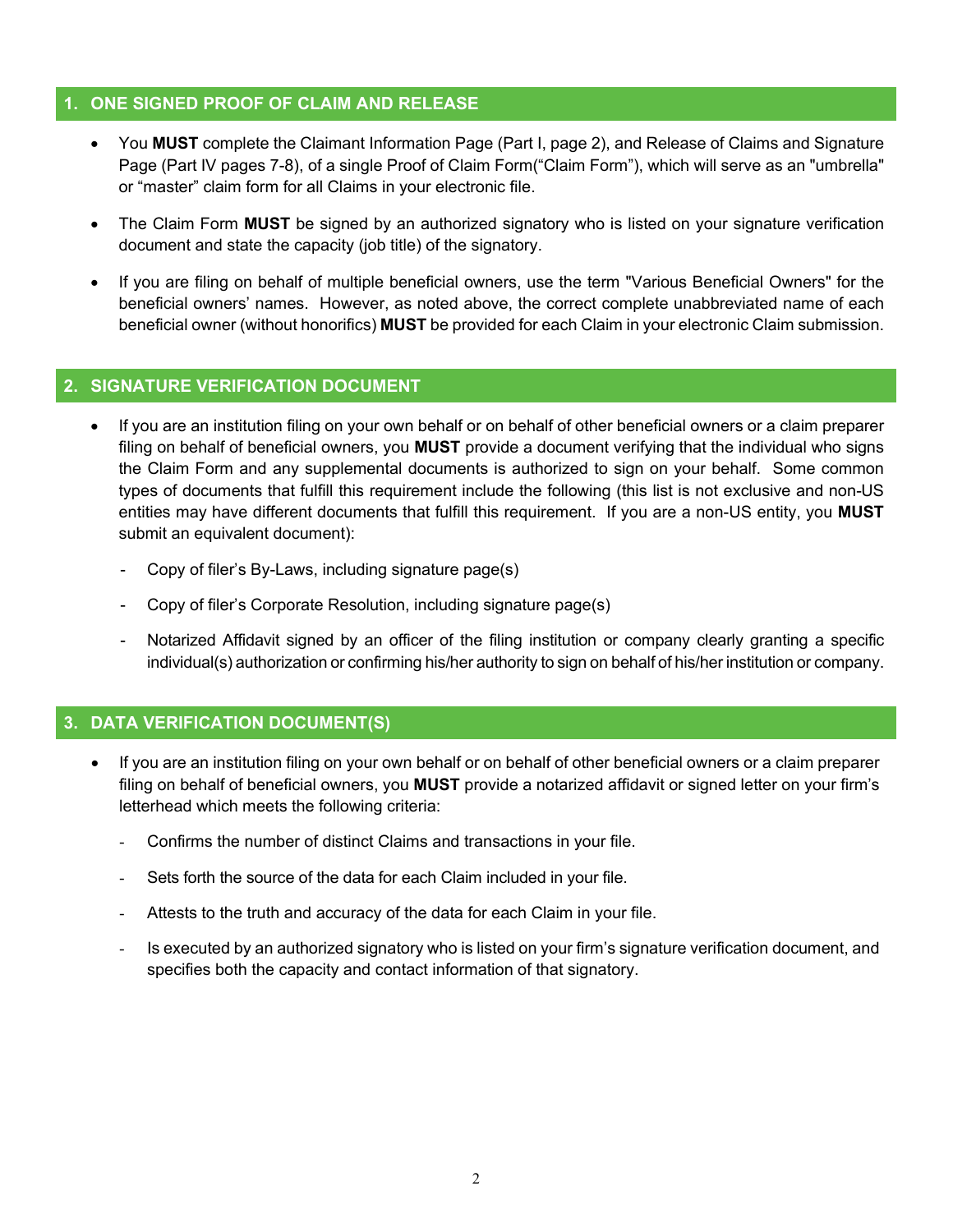#### **4. AUTHORIZATION DOCUMENT (If filing on behalf of clients or customers)**

- If you are an institution or claim preparer filing on behalf of beneficial owners other than yourself, you must provide a current document verifying that you are authorized to file and sign claims on behalf of the beneficial owners of the securities. Some common types of documents that fulfill this requirement include the following (this list is not exclusive and non-US entities may have different documents that fulfill this requirement. If you are a non-US entity, you must submit an equivalent document):
	- Power of Attorney
	- Service Agreement
	- Signed/dated letter on client's company letterhead specifically granting your company authority to file/sign claims on their behalf
	- Notarized affidavit or signed letter on your company's letterhead confirming your authority to file and sign claims on behalf of each client for whom you filed a claim. It must be executed by an officer of the company who is also listed on your signature verification document and reference the capacity and contact information of the signatory.

#### **5. ADDITIONAL DOCUMENTATION (IF REQUESTED) - DATA INTEGRITY AUDIT**

- Filers may be requested, as deemed appropriate by JND Legal Administration and/or Lead Counsel, to provide additional documentation to support the Claims submitted. This data integrity audit is designed to verify the overall integrity of a data file. Accordingly, you **MUST** provide all the requested documentation and the documentation provided **MUST** be independent in nature.
- Even if you provided a letter/affidavit attesting to the truth and accuracy of the data you initially submitted with your electronic file, we may ask for additional specific documentary evidence, which may include trade confirmations, complete monthly statements, or equivalent, to independently verify the details of transactions and/or holding positions. If your file is selected for a data integrity audit, you **MUST** provide all the requested information.

### FAILURE TO COMPLY WITH THIS AUDIT REQUEST WILL RESULT IN THE REJECTION OF ALL CLAIMS ON YOUR ELECTRONIC SUBMISSION

Electronic files will not be deemed submitted unless JND Legal Administration sends you an email acknowledging receipt of your file. Do not assume that your file has been received until you receive this email. If you do not receive such an email within 10 days of your submission, you should contact the electronic filing department at GTTSecurities@JNDLA.com to inquire about your file and confirm it was received.